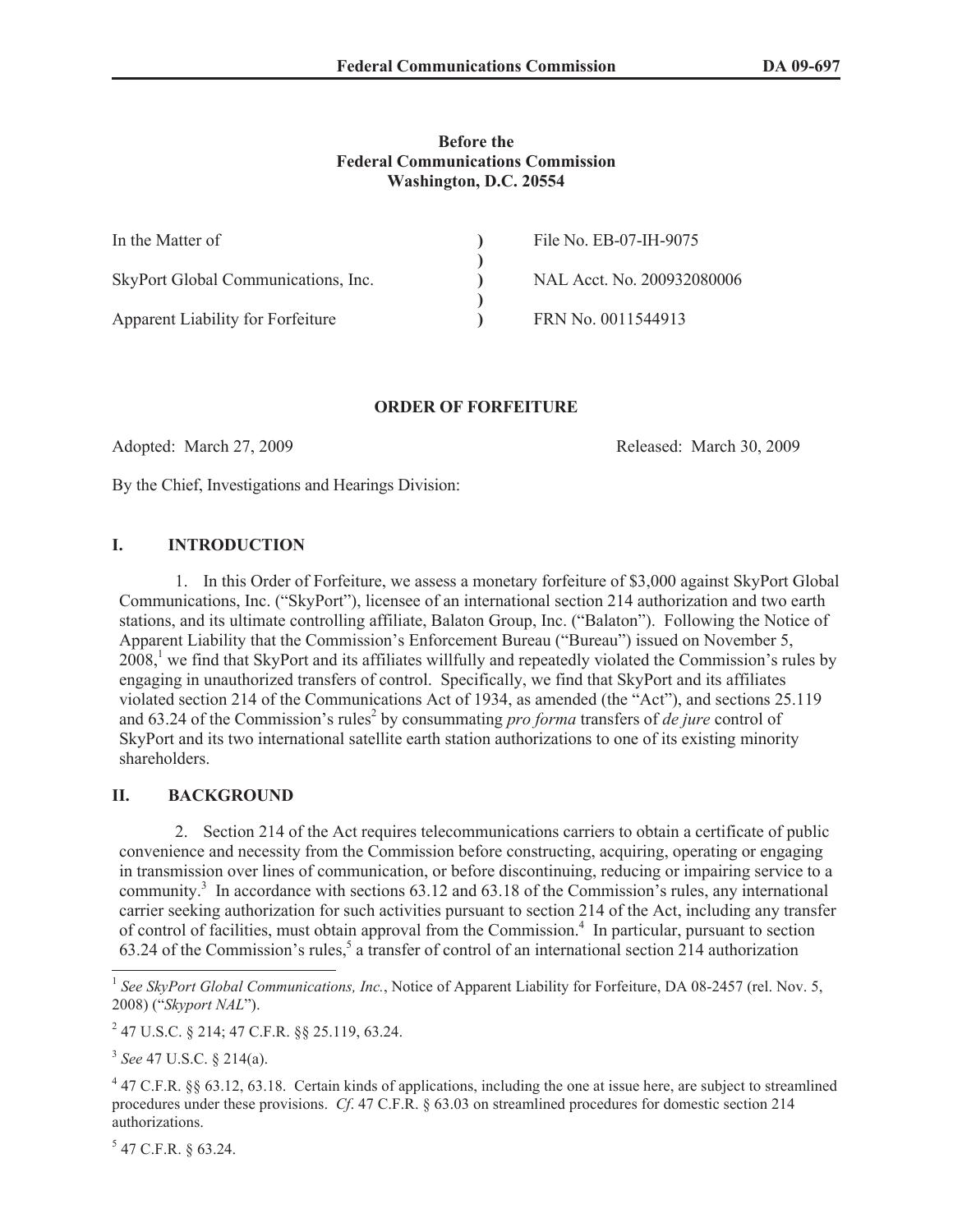requires application to, and approval from, the Commission. A licensee engaging in a substantial transfer of control of a section 214 authorization needs prior authorization from the Commission,<sup>6</sup> whereas a licensee engaging in a *pro forma* transfer does not, although the latter must notify the Commission of the transfer within 30 days thereafter.<sup>7</sup>

3. The Commission employs a public interest standard under section 214(a) of the Act that involves the examination of the positive and negative public interest impact of a proposed transaction. For transfer of control of an international section 214 authorization, the Commission defines control to include "actual working control in whatever manner exercised and is not limited to majority stock ownership."<sup>8</sup> "Control" also includes direct or indirect ownership or control, such as through intervening subsidiaries.<sup>9</sup> The Commission further defines a transfer of control of an international section 214 authorization as a transaction in which the authorization continues to be held by the same entity, but where there is a change in the entity or entities that control the authorization holder.<sup>10</sup> A change from less than 50 percent ownership to 50 percent or more ownership shall always be considered a section 214 transfer of control.<sup>11</sup> Because the issue of control inherently involves issues of fact, it must be determined on a case-by-case basis and may vary with the circumstances presented by each case.<sup>12</sup>

4. Authorizations for operation and transfer of satellite earth stations require an application and approval process pursuant to 47 C.F.R. Part 25,<sup>13</sup> similar to that in 47 C.F.R. Part 63 described above for international section 214 authorizations.<sup>14</sup> This includes special provisions for transfer of control pursuant to section 25.119 of the rules,<sup>15</sup> similar to section 63.24 of the rules for transfer of control of international section 214 authorizations discussed above.<sup>16</sup> Unlike section 214 authorizations, transfer of control of international satellite earth station authorizations must be approved by the Commission in advance, even for *pro forma* transfers of *de jure* or *de facto* control.<sup>17</sup> In addition, there is a 30-day

7 *See* 47 C.F.R. §§ 63.24(f)(1)-(f)(2).

8 *See* 47 C.F.R. § 63.09(b). *Cf*. 47 C.F.R. § 63.03, note 1, regarding domestic section 214 authorizations.

9 *See* 47 C.F.R. § 63.09(b).

<sup>10</sup> *See* 47 C.F.R. § 63.24(c).

<sup>11</sup> *See id.*

 $12$  47 C.F.R. § 63.24(d). Note 1 states:

The factors relevant to a determination of control in addition to equity ownership include, but are not limited to the following: power to constitute or appoint more than fifty percent of the board of directors or partnership management committee; authority to appoint, promote, demote and fire senior executives that control the day-to-day activities of the licensee; ability to play an integral role in major management decisions of the licensee; authority to pay financial obligations, including expenses arising out of operations; ability to receive monies and profits from the facility's operations; and unfettered use of all facilities and equipment.

*See also 2000 Biennial Regulatory Review*, Report and Order, 17 FCC Rcd 11416, 11419 n. 18 (2002) (describing these factors as indicia of "*de facto* control"). Note 2 to section 63.24(d) lists several types of structural business changes that are presumptively *pro forma*, some of which are comparable to the transfer here involving Balaton and SkyPort.

<sup>13</sup> *See* 47 C.F.R. Part 25.

<sup>14</sup> *See* 47 C.F.R. Part 63.

<sup>6</sup> *See* 47 C.F.R. § 63.24(e).

<sup>15</sup> *See* 47 C.F.R. § 25.119.

<sup>16</sup> *See* 47 C.F.R. § 63.24.

<sup>17</sup> *See* 47 C.F.R. § 25.119(d)-(f).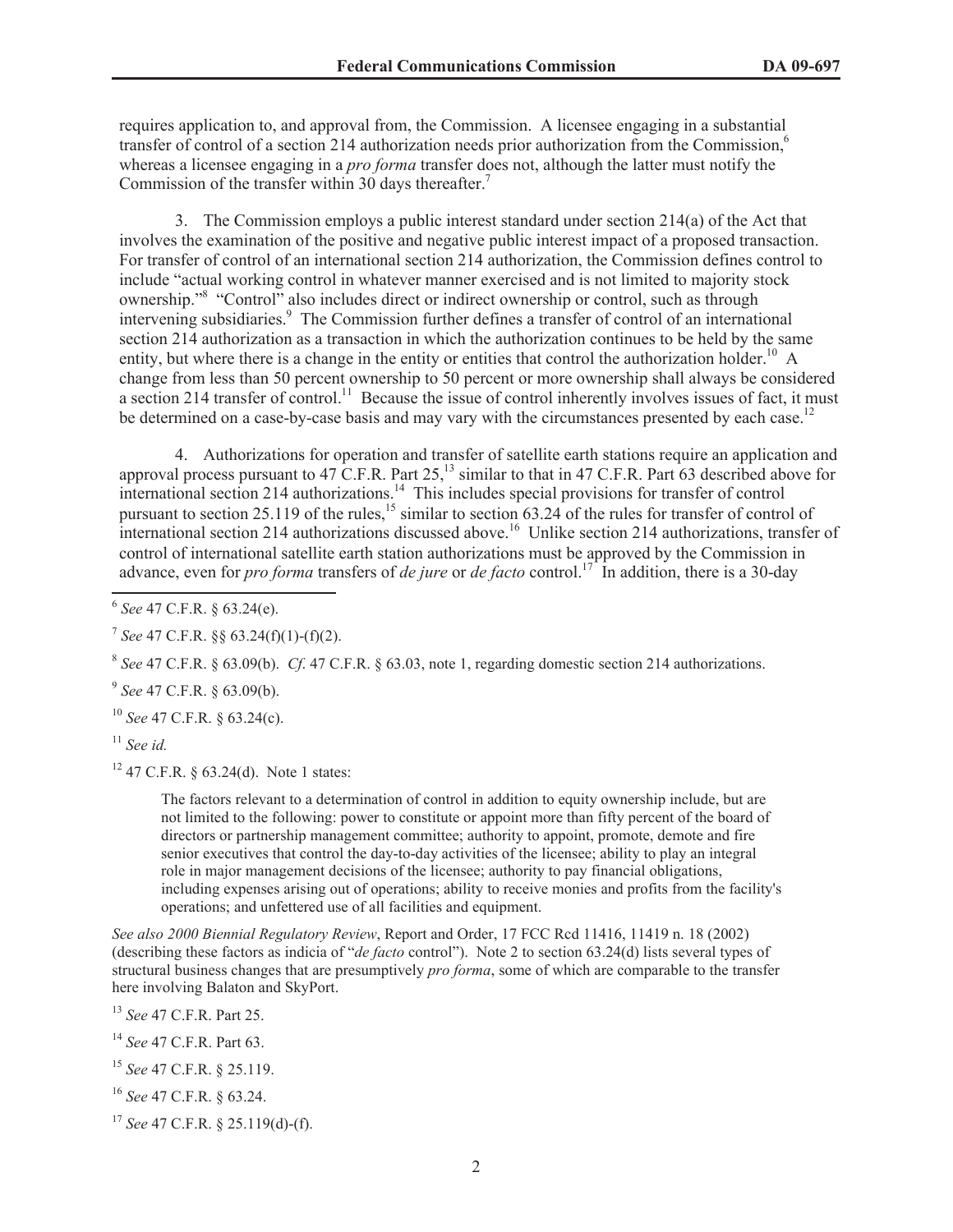notification requirement after the transfer similar to the requirement for international section 214 authorizations.<sup>18</sup> Transfer of control is defined as a change in the party controlling the licensee or the controlling ownership interest of the licensee.<sup>19</sup>

5. The facts and circumstances surrounding this case are set forth in the *SkyPort NAL* and are summarized here.<sup>20</sup> SkyPort Global Communications, Inc., licensee of an international section 214 authorization and two earth stations, is a Houston-based global provider of managed, secure broadband satellite and terrestrial telecommunications services.<sup>21</sup> In early 2006, SkyPort was acquired by Balaton Group, Inc., a Canadian private equity firm specializing in turnarounds of distressed businesses, and it received authorization for these transfers of control in August 2006.<sup>22</sup> At that time, Balaton was led by Robert Kubbernus as President and a member of the Board and was owned 30 percent by Kubbernus and, in other non-controlling percentages, by four other investors.<sup>23</sup>

6. In July 2006, the five owners began a process of reorganization intended to leave Kubbernus with complete control as the sole shareholder, Chief Executive Officer ("CEO"), and Chairman of the Board ("COB") of Balaton. SkyPort and its affiliates state that, pending consummation of the reorganization, Kubbernus assumed complete control of SkyPort regarding the composition of the Board, status of senior executives, major management decisions, and payment of major financial obligations. <sup>24</sup> On April 11, 2007, the Balaton reorganization was consummated and Kubbernus became the sole shareholder and COB of Balaton and continued as its CEO. He also continued as COB of SkyPort. SkyPort and its affiliates did not file any applications with the Commission at that time relating to the reorganization.<sup>25</sup> SkyPort and its affiliates note that they did not have regulatory counsel at the time and did not understand that the reorganization affected transfers requiring prior or subsequent approval because SkyPort remained the licensee, Balaton remained the majority shareholder of SkyPort, Kubbernus remained in day-to-day control and he continued to be compensated based on SkyPort's performance rather than his equity share.<sup>26</sup>

7. In August 2007, the new regulatory counsel for SkyPort and its affiliates discovered the undisclosed reorganization and informed the Commission of that fact in the middle of September 2007.<sup>27</sup> SkyPort and its affiliates thereupon filed an application on September 24, 2007 for approval *nunc pro* 

<sup>21</sup> SkyPort is a wholly-owned subsidiary of SkyComm Technologies Corporation, a holding company with no other functions and whose Board members are identical to those of SkyPort.

<sup>22</sup> *See SkyPort NAL* at 3, ¶ 5. *See also* Letter from Robert D. Primosch, Wilkinson Barker Knauer LLP, Counsel for SkyPort Global Communications, Inc., to Gerald Chakerian, Attorney Advisor, Investigations and Hearings Division, Enforcement Bureau, Federal Communications Commission, dated March 28, 2008 ("March 28, 2008 LOI Response") at 2-3. *See also* Letter from Robert D. Primosch, Wilkinson Barker Knauer LLP, Counsel for SkyPort Global Communications, to Marlene H. Dortch, Secretary, Federal Communications Commission, re: ITC-214- 19990211-00083; ITC-T/C-20060407-00244, dated September 24, 2007 ("September 24, 2007 Section 214 Application"), at Ex. F.

<sup>23</sup> *See* March 28, 2008 LOI Response at 2.

<sup>24</sup> See SkyPort NAL, at 3, ¶ 6; March 28, 2008 LOI Response at 2-3; September 24, 2007 Section 214 Application at Ex. F.

<sup>25</sup> *See SkyPort NAL* at 4, ¶ 7

<sup>26</sup> March 28, 2008 LOI Response at 4-5, Inquiry 9; June 6, 2008 LOI Response at 1-2.

<sup>27</sup> *Id*.

<sup>18</sup> *See* 47 C.F.R. § 25.119(f).

<sup>19</sup> *See* 47 C.F.R. § 25.119(b).

<sup>20</sup> *SkyPort NAL* at 3-4, ¶¶ 5-8.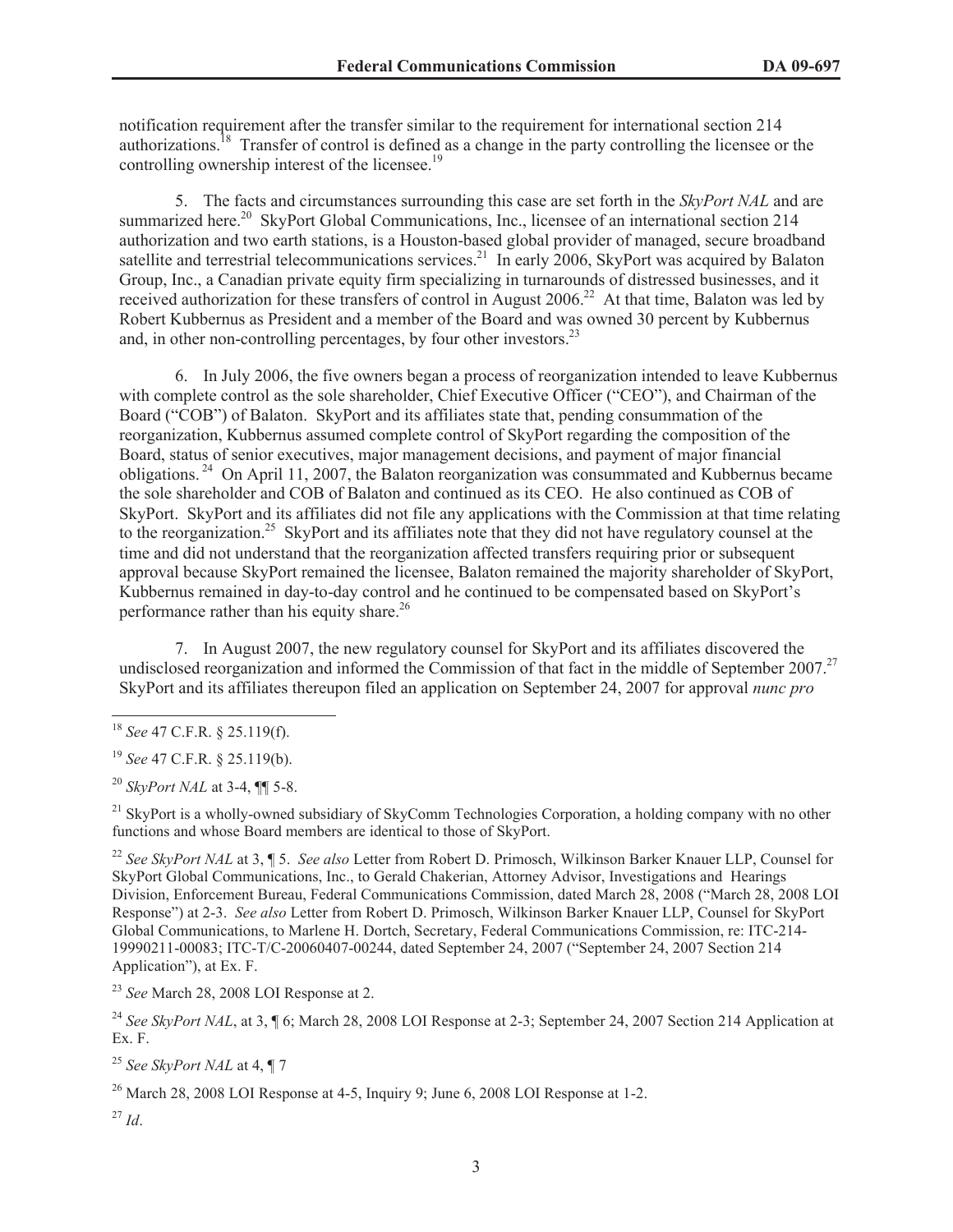*tunc* of the *pro forma* transfer of control of the section 214 authorization. The application was granted on November 14, 2007, without prejudice to any enforcement action in this case.<sup>28</sup> SkyPort and its affiliates filed similar applications on September 20, 2007 for Commission consent to the transfers of control of the two earth station licenses, which were granted on the same terms on November 8, 2007.<sup>29</sup>

8. On February 27, 2008, the Enforcement Bureau issued a letter of inquiry ("LOI") to SkyPort, directing it to provide information and documents regarding, among other things, the nature of the transfers of control and the corporate structure of SkyPort and its affiliates.<sup>30</sup> SkyPort responded to the LOI on March 28, 2008 and June 6, 2008.<sup>31</sup>

9. On November 5, 2008, the Bureau issued the *SkyPort NAL* , finding that SkyPort apparently committed willful and repeated violations of section 214 of the Act and sections 25.119 and 63.24 of the Commission's rules<sup>32</sup> and that it was apparently liable for a \$3,000 forfeiture. The *SkyPort NAL* ordered that, within 30 days of its release, SkyPort must pay the full amount of the proposed forfeiture or file a written statement seeking reduction or cancellation of the proposed forfeiture.<sup>33</sup> SkyPort has failed to either respond to the *NAL* or pay the full amount of the proposed forfeiture.

### **III. DISCUSSION**

10. The proposed forfeiture amount in this case was assessed in accordance with section 503(b) of the Act,<sup>34</sup> section 1.80 of the Commission's rules,<sup>35</sup> and the Commission's forfeiture guidelines set forth in its *Forfeiture Policy Statement*.<sup>36</sup> In assessing forfeitures, section 503(b) of the Act requires that we take into account the nature, circumstances, extent, and gravity of the violation, and with respect to the violator, the degree of culpability, any history of prior offenses, ability to pay, and other matters as justice may require.<sup>37</sup> We issued a notice of apparent liability to Skyport and provided it with an opportunity to show, in writing, why no forfeiture penalty should be imposed.<sup>38</sup> Skyport did not avail

<sup>30</sup> Letter from Trent B. Harkrader, Deputy Chief, Investigations and Hearings Division, Enforcement Bureau, Federal Communications Commission, to Patrick Brant, President, SkyPort Global Communications, Inc., dated February 27, 2008 ("LOI").

<sup>31</sup> *See* March 28, 2008 LOI Response; Letter from Robert D. Primosch, Wilkinson Barker Knauer LLP, Counsel for SkyPort Global Communications, Inc., to Gerald Chakerian, Attorney Advisor, Investigations and Hearings Division, Enforcement Bureau, Federal Communications Commission, dated June 6, 2008 ("June 6, 2008 LOI Response").

<sup>32</sup> *See* 47 U.S.C. § 214(a); 47 C.F.R. §§ 25.119, 63.24.

<sup>33</sup> *SkyPort NAL,* at 6-7, ¶¶ 17, 19.

<sup>34</sup> *See* 47 U.S.C. § 503(b).

<sup>35</sup> *See* 47 C.F.R. § 1.80.

<sup>36</sup> *See The Commission's Forfeiture Policy Statement and Amendment of Section 1.80 of the Rules to Incorporate the Forfeiture Guidelines*, Report and Order, 12 FCC Rcd 17087 (1997), *recons. denied*, 15 FCC Rcd 303 (1999) ("*Forfeiture Policy Statement*").

<sup>37</sup> *See* 47 U.S.C. § 503(b)(2)(E).

<sup>38</sup> 47 U.S.C. § 503(b); 47 C.F.R. § 1.80(f). *See, e.g., SBC Communications, Inc*., Forfeiture Order, 17 FCC Rcd 7589, 7591, ¶ 4 (2002) (forfeiture paid).

<sup>&</sup>lt;sup>28</sup> *See* Public Notice, Report No. TEL-01206, DA 07-4612 (rel. Nov. 15, 2007) (File No. ITC-T/C-20070927-00392; grant of authority).

<sup>&</sup>lt;sup>29</sup> Public Notice, Report No. SES-00981 (rel. Nov. 11, 2007) (File No. SES-T/C-20070919-01298; grant of authority for E00361); Public Notice, Report No. SES-00981 (rel. Nov. 11, 2007) (File No. SES-T/C-2007092001301; grant of authority for E050044).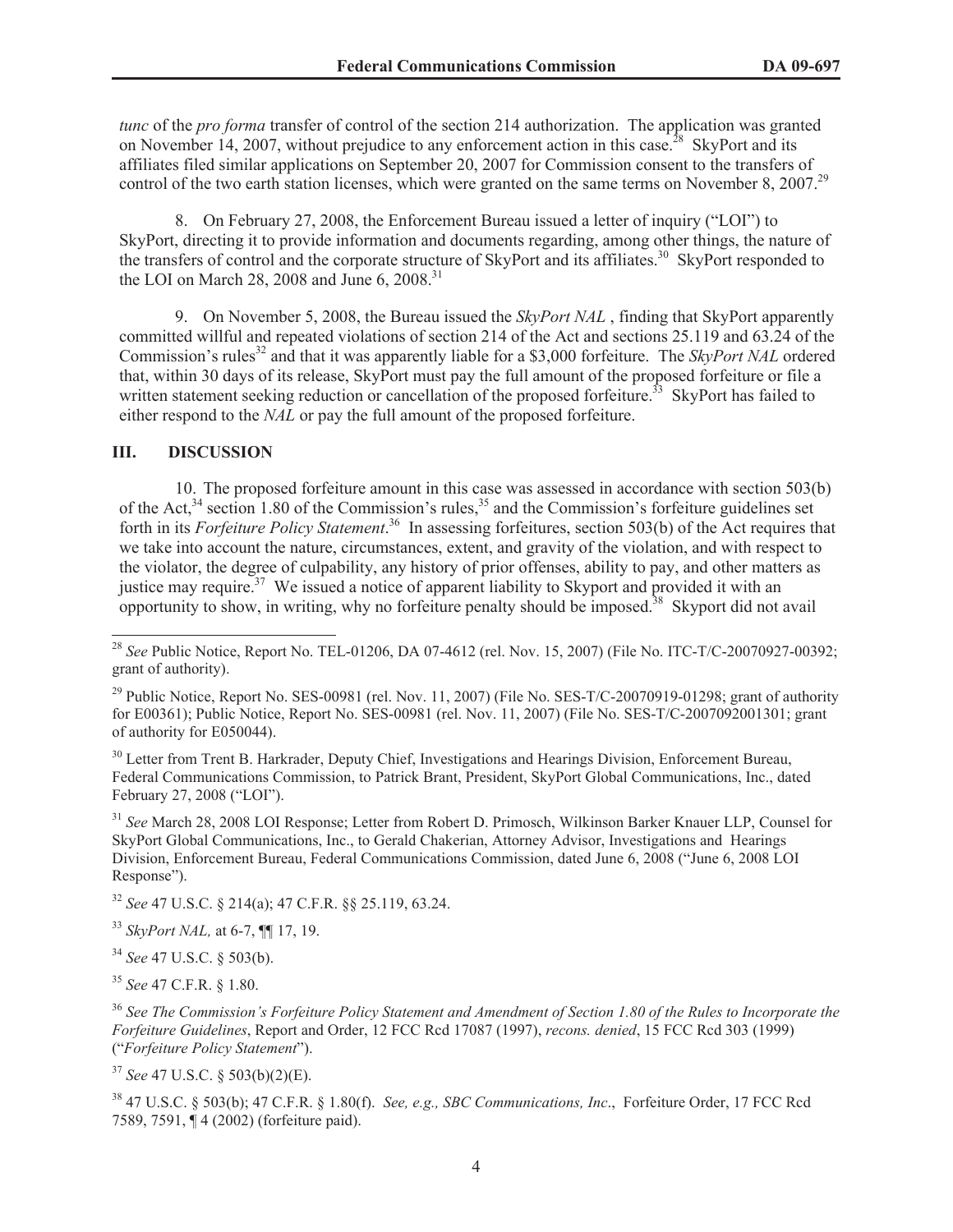itself of that opportunity. As discussed further below, we have examined our rules and the *Forfeiture Policy Statement*, and find no basis for cancellation of the NAL. As set forth below, we conclude, therefore, that SkyPort and its affiliates are liable for a forfeiture of \$3,000 for their willful and repeated violations of section 214 of the Act and sections 25.119 and 63.24 of the Commission's rules.<sup>39</sup>

## **A. Unauthorized Transfer of Control**

11. We find that SkyPort willfully and repeatedly violated section 214 of the Act and sections 25.119 and 63.24 of our rules by engaging in unauthorized transfers of control.<sup>40</sup> Specifically, we find that SkyPort and its affiliates consummated *pro forma* transfers of *de jure* control of SkyPort to one of its existing minority shareholders in violation of Commission rules.

12. As discussed in the *SkyPort NAL*, we find that while the *de jure* nature of the change in control under these circumstances may not have required applications for a substantial change of control, it clearly did require applications for a *pro forma* change, and the failures of SkyPort and its affiliates to file such applications are willful and repeated violations of sections 25.119 and 64.24 of the Commission's rules. The claim that SkyPort and its affiliates misunderstood the necessity for a *pro forma* transfer of control of the section 214 authorization because SkyPort remained the licensee and Balaton remained the majority shareholder does not insulate them from enforcement action. Section 63.24(c) of the rules clearly states that "a transfer of control is a transaction in which the authorization remains held by the same entity, but there is a change in the entity or entities that control the authorization holder."<sup>41</sup> Here, the change in Kubbernus'share of Balaton from 30 percent to 100 percent is a *de jure* change requiring a *pro forma* application. Similar considerations apply to the failure of SkyPort and its affiliates to file applications for transfer of the two earth station licenses pursuant to section 25.119 of the rules.<sup>42</sup>

13. The Commission's grant of the *nunc pro tunc* requests for authority to transfer control of the international section 214 authorization and the two earth station licenses were granted without prejudice to enforcement action.<sup>43</sup> The record demonstrates that SkyPort and its affiliates willfully and repeatedly violated section 63.24 of the rules by not filing within 30 days after the consummation of the reorganization on April 11, 2007 a *pro forma* application for, and notification of, the transfer of *de jure*  control of SkyPort and its international section 214 authorization from the Balaton minority shareholders to Kubbernus. Similarly, SkyPort and its affiliates willfully and repeatedly violated section 25.119 of the rules by not filing in advance of the consummation of the reorganization on April 11, 2007 applications for permission to transfer *de jure* control of each of SkyPort's two earth station licenses from the Balaton shareholder group to Kubbernus as sole shareholder. For these reasons, we affirm our preliminary holding in the *SkyPort NAL.* 

# **B. Forfeiture**

14. Section 503(b)(2)(B) of the Act authorizes the Commission to assess a forfeiture for each violation or each day of a continuing violation, up to a statutory maximum for a single act or failure to

<sup>39</sup> 47 U.S.C. § 214; 47 C.F.R. §§ 25.119, 63.24.

<sup>40</sup> *Id.*

 $41$  47 C.F.R. § 63.24(c).

<sup>42</sup> *See* 47 C.F.R. § 25.119.

<sup>43</sup> *See* Public Notice, Report No. TEL-01206, DA 07-4612 (rel. Nov. 15, 2007)(File No. ITC-T/C-20070927-00392; grant of authority); Public Notice, Report No. SES-00981 (rel. Nov. 11, 2007)(File No. SES-T/C-20070919-01298; grant of authority for E00361); Public Notice, Report No. SES-00981 (rel. Nov. 11, 2007)(File No. SES-T/C-2007092001301; grant of authority for E050044).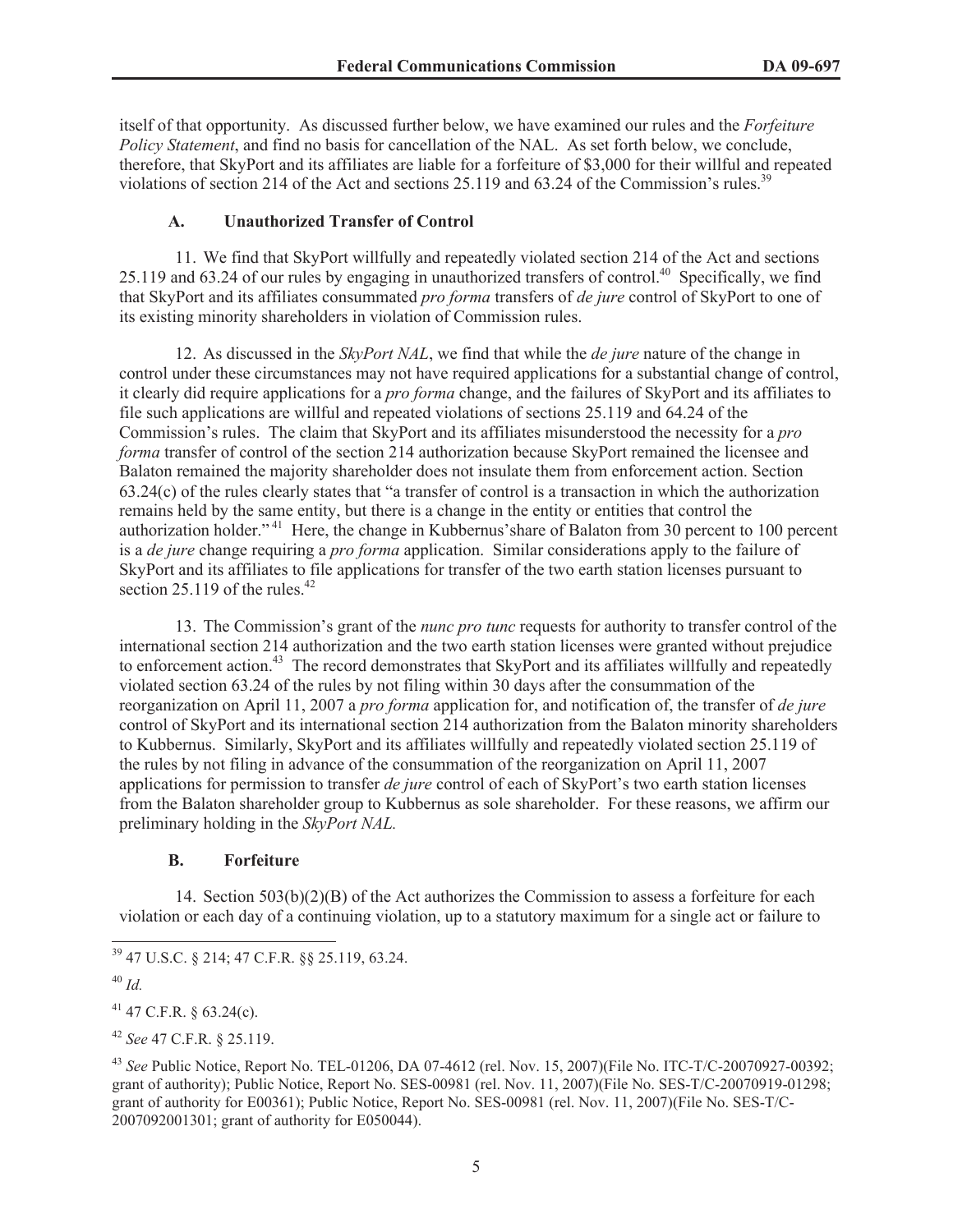act.<sup>44</sup> In determining the appropriate forfeiture amount, we consider the factors enumerated in section 503(b)(2)(D) of the Act, including "the nature, circumstances, extent, and gravity of the violation and, with respect to the violator, the degree of culpability, any history of prior offenses, ability to pay, and such other matters as justice may require."<sup>45</sup>

15. The Commission's *Forfeiture Policy Statement* and implementing rules prescribe a base forfeiture of \$1,000 for an unauthorized *pro forma* transfer of control.<sup>46</sup> In consideration of the factors enumerated in section 503(b)(2)(D) for establishing the forfeiture amount, we affirm the calculation methodology set forth in the *SkyPort NAL.* Accordingly, we find that the base forfeiture of \$1,000 against SkyPort and its affiliates for the section 214 authorization and each of the two earth station licenses is appropriate, and we assess a total forfeiture of \$3,000.

16. On October 24, 2008, SkyPort filed a Voluntary Petition under Chapter 11 of the United States Bankruptcy Code with the United States Bankruptcy Court for the Southern District of Texas.<sup>47</sup> The Commission will seek to collect the forfeiture through filing a timely claim in the bankruptcy case.

## **IV. ORDERING CLAUSES**

17. ACCORDINGLY, IT IS ORDERED THAT, pursuant to section 503(b) of the Communications Act of 1934, as amended, 47 U.S.C. § 503(b), and section 1.80 of the Commission's rules, 47 C.F.R. § 1.80, that SkyPort Global Communications, Inc., IS LIABLE FOR A MONETARY FORFEITURE in the amount of \$3,000 for willfully and repeatedly violating the Act and the Commission's rules. For collection the Commission will file a proof of claim at the appropriate time in SkyPort's bankruptcy action.<sup>48</sup>

 $45$  47 U.S.C. § 503(b)(2)(D).

<sup>44</sup> 47 U.S.C. § 503(b)(2)(B); s*ee also* 47 C.F.R. § 1.80(b)(2); *Amendment of Section 1.80(b) of the Commission's Rules, Adjustment of Forfeiture Maxima to Reflect Inflation,* Order, 19 FCC Rcd 10945 (2004). *See* 73 FR 44645 7/31/08 (new maxima). An unauthorized transfer of control is a continuing violation that does not end until the Commission grants a transfer of control application or other authorization. *See Ensearch Corporation,* 15 FCC Rcd 13551, 13554, ¶ 10 (2000).

<sup>46</sup> *See* 47 C.F.R. § 1.80; *Forfeiture Policy Statement*, 12 FCC Rcd 17087, 17113 (1997). The base forfeiture amount for an unauthorized substantial transfer of control is \$8,000. *Id*.

<sup>47</sup> The filing for bankruptcy does not necessarily preclude the imposition of a forfeiture. *See* 11 U.S.C. § 362(b); *see also United States v. Commonwealth Companies, Inc., 913 F.2d 518, 522-26 (8<sup>th</sup> Cir. 1990)(excepting from* bankruptcy imposed stays, suits by government to obtain monetary judgment for past violations of the law); *Coleman Enterprises, Inc.,* 15 FCC Rcd 24385, 24389 nn.27-28 (2000), *recon. denied*, 16 FCC Rcd 10016 (2001)(noting that a bankruptcy filing does not preclude the Commission from assessing forfeitures for violations of the Act and rules). Moreover, the filing for bankruptcy does not necessarily justify an adjustment or cancellation of the forfeiture amount for a violation of the rules. *See Adelphi Communications,* 18 FCC Rcd 7652, 7654 ¶ 8 (Enf. Bur. 2003)(finding that a Chapter 11 bankruptcy filing – alone, without financial documentation – does not support an inability to pay claim and thus does not provide a basis to adjust or cancel an assessed forfeiture; *see also North American Broadcasting Co., Inc.,* 19 FCC Rcd 2754 ¶ 6 (Enf. Bur. 2004); *Pinnacle Towers, Inc.,* 18 FCC Rcd 16365, 16366-67 ¶ 7 (Enf. Bur. 2003); *Friendship Cable of Texas, Inc.,* 17 FCC Rcd 8571, 8572-73 ¶ 9 (Enf. Bur. 2002).

<sup>48</sup> *See Coleman Enterprises, Inc.15 FCC Rcd at24390. See also Commonwealth Companies, 913 F.2d at 523 n.15.*